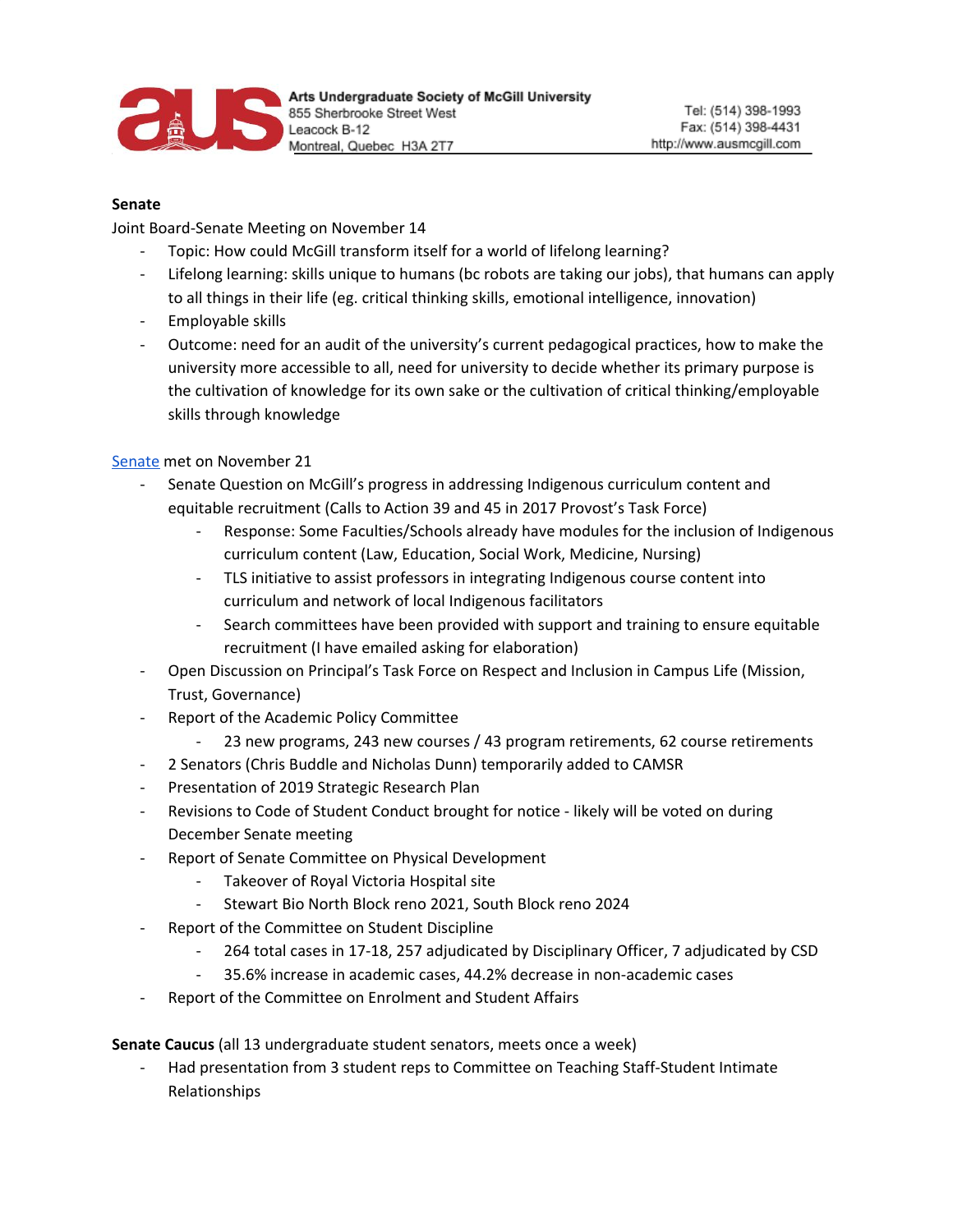# *Madeline*

## **Committees**

- Enrolment and Student Affairs Advisory Committee - Meets next on 12/4

## **Personal Projects**

Open Educational Resources (OERs)

- HIST 213, MATH 140/1, ECON 208, CHEM 110/120 have agreed to participate in our project!
- Need to locate funding for CHEM 110

## SHHS projects

- Food insecurity
	- Met with Martine Gauthier (Director of Student Services) she's v interested
	- Met with Oliver de Volpi / Eva (?) at SHHS their finances rely on the assumption that not all students will use all of their meal plan - either need more funding or increase prices
- Mandatory Meal Plan changes
	- Money issues, also they're convinced that a very small number of students actually want this - need consensus

# *Ommu-Kulsoom*

### **Committees**

- **● McGill Athletics and Recreation Advisory Board (MARAB)**
	- Nothing to Report
	- Strategic Planning lunch on December 3rd
- **● Academic Policy Committee (APC)**
	- **○** The APC meeting for the 15th November was cancel due to no new business on the agenda
	- The next meeting will be taking place on December 13th
- **● Honorary Degrees and Convocations Committee**
	- **○** Nothing to Report. Our next meeting is on March 14th

### **Personal Project**

### **African Studies program reform**

● Will be looking into enrollment statistics for AFRI Studies courses through mercury evaluations/minerva - have received the info and is sorting it out

### **Inclusive Hiring**

● Meeting with Professor Adelle Blackett this week to discuss this issue \*waiting on confirmation\*